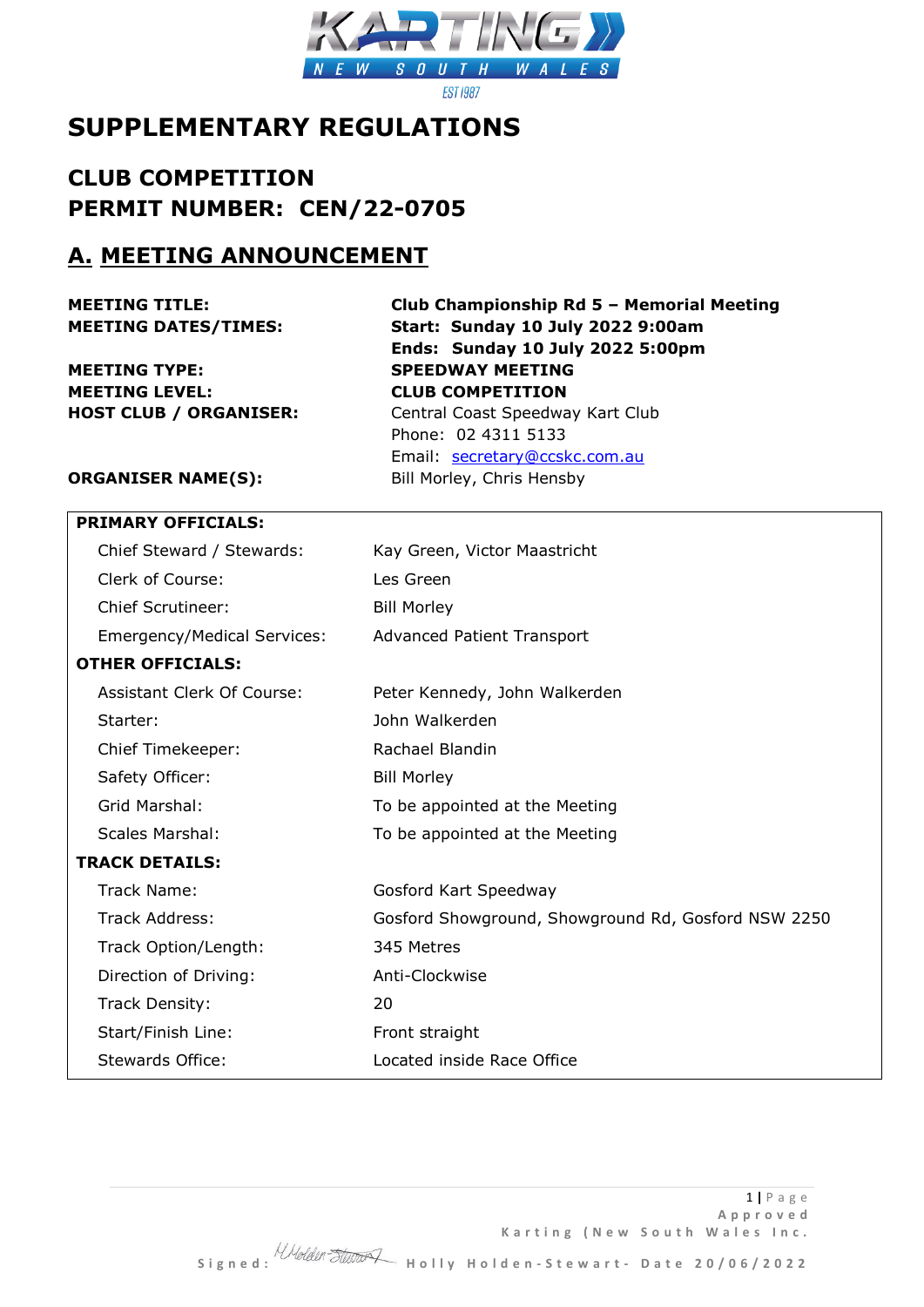

# **B. MEETING ENTRY**

### **ENTRIES:**

| Entries Open:       | Monday the 20 <sup>th</sup> of June 2022 at 12:00pm |
|---------------------|-----------------------------------------------------|
| Entries Close:      | Friday the 8 <sup>th</sup> of July 2022 at 11:59pm  |
| Late Entries Close: | Sunday the 10 <sup>th</sup> of July 2022 at 8:30am  |

### **COMPETITION CLASSES:**

| <b>Competition Group</b>                                                                                       | <b>Classes to Compete</b> | <b>Weight Divisions</b> |  |
|----------------------------------------------------------------------------------------------------------------|---------------------------|-------------------------|--|
| Novice & Rookies                                                                                               | Speedway Novice           | Class weight            |  |
|                                                                                                                | Speedway Rookies          | Class weight            |  |
| Junior                                                                                                         | Speedway Junior           | Mid                     |  |
| <b>KT Senior</b>                                                                                               | Speedway KT Standard      | Heavy                   |  |
|                                                                                                                | Speedway Pro Standard     | Light                   |  |
|                                                                                                                | Speedway KT Modified      | Light, Heavy            |  |
| Pro125                                                                                                         | Speedway Pro125 Open      | Light                   |  |
| 4 Stroke Senior                                                                                                | Speedway 4 Stroke         | Light                   |  |
| Note: Competition Classes can be run as individual Weight Divisions, but may combined into Competition Groups, |                           |                         |  |

if less than 4 Entries are received for each Division and numbers remain within the maximum Track Density.

### **ENTRY FEE(S):**

The Entry Fee for each Class / Division at this Meeting including GST is as follows:

| Novice, Rookies & Juniors:    | \$80     |
|-------------------------------|----------|
| Seniors:                      | \$80     |
| <b>Senior Second Entries:</b> | \$40     |
| Late Entries:                 | Add \$10 |
|                               |          |

### **ENTRY PROCEDURE:**

Each Entry for this Meeting must be made using the KNSW MyKarting™ Portal. Payment of the Entry Fee can be made as follows:

Via the Portal - Using your Credit Card: Visa, Mastercard

Or for those with a previous race credit – by contacting secretary@ccskc.com.au.

### **C. MEETING FORMAT**

### **FORMAT OF GROUP/CLASS/DIVISION RACING:**

| Practice   | There will be one (1) practice sessions of 3-4 Laps duration. |                                                                   |  |
|------------|---------------------------------------------------------------|-------------------------------------------------------------------|--|
|            | The practice session Will be combined with the first Heat.    |                                                                   |  |
| Qualifying | There will be No Timed Qualifying sessions at this Meeting.   |                                                                   |  |
| Race       | Laps                                                          | <b>Grid Determination</b>                                         |  |
| Heat 1     | 12 Laps                                                       | Random drawn Grid.                                                |  |
| Heat 2     | 12 Laps                                                       | Reverse Grid of Heat 1.                                           |  |
| Heat 3     | 12 Laps                                                       | Grid is based on Highest Points from Heats 1 & 2 to Grid Position |  |
|            |                                                               | 1, then next Highest to Grid Position 2 etc.                      |  |
| Final      | 18 Laps                                                       | Grid is based on Lowest Points from all Heats to Grid Position 1, |  |
|            |                                                               | then next Lowest to Grid Position 2 etc.                          |  |

#### **POINTSCORE SYSTEM:**

Finishing Position Points:

 $\boxtimes$  Custom points system (50,44,40,37,34,31,28,25,23,21,19,17,15,13,11,9,7,5,3,1) DNS, DNF, DSQ will receive Zero points.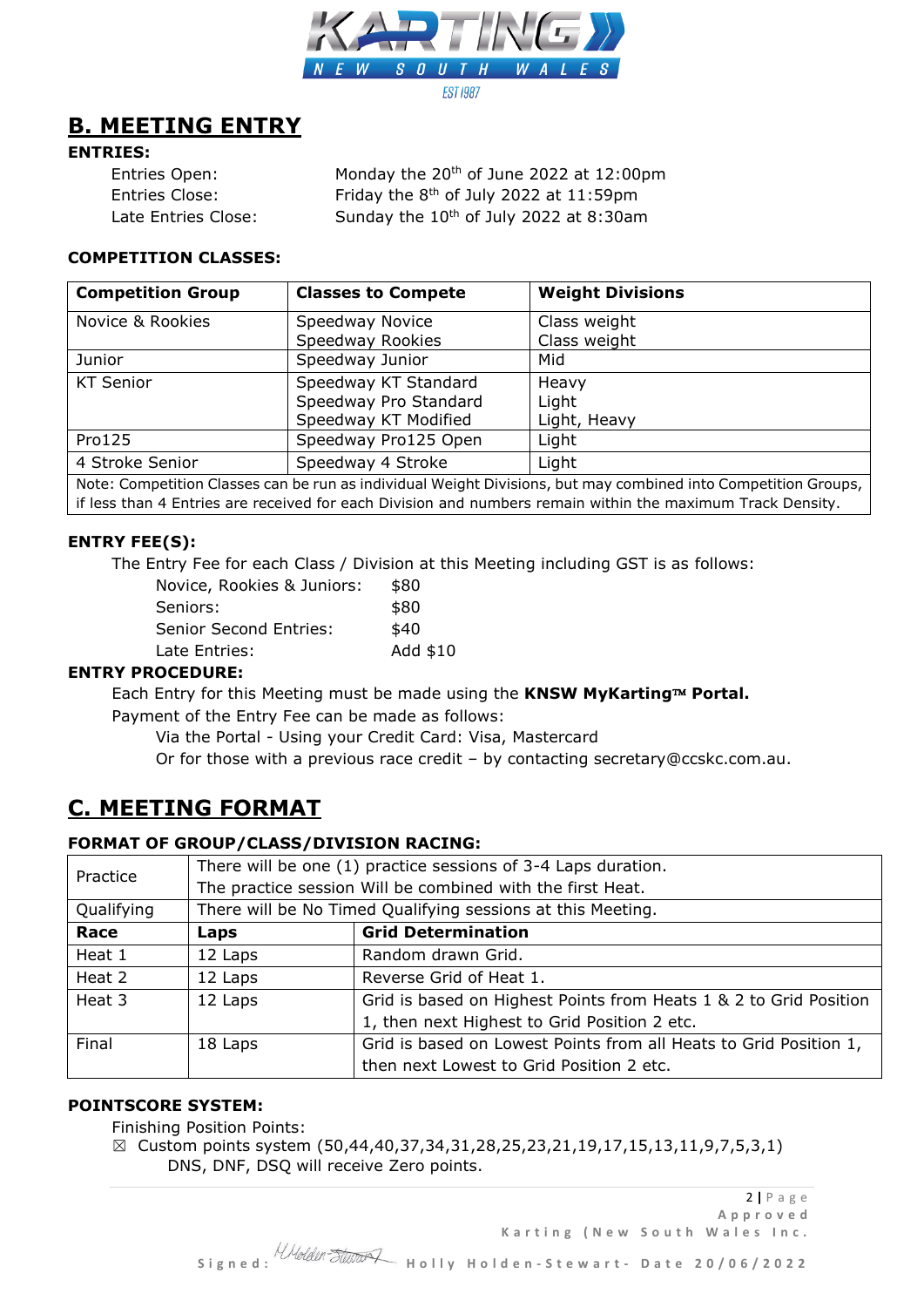

### **TROPHIES & PRIZES:**

Trophies/awards will be determined by All Points Count.

Trophies/awards will be presented to the first three (3) places in each Class/Division.

Other prizes and awards may also be presented at the discretion of the Club/Organiser. The Memorial Trophy Junior award & Senior award will be presented to the highest point scorers across all Junior Classes (Novice, Rookie & Juniors) and all Senior Classes. Note: There must be a minimum of 4 entries in a Class to make the Class eligible.

# **D. MEETING TIMETABLE**

| DAY / DATE       | <b>TIME</b>        | <b>ACTIVITY / COMMENTS</b>               |
|------------------|--------------------|------------------------------------------|
| Sunday 10th July | 6:00am             | Track Gates open                         |
| 2022             |                    |                                          |
|                  | 8:15am             | Scrutineering opens                      |
|                  | 8:30am             | Close of entry payments & confirmations  |
|                  | 9:15am             | Scrutineering closes                     |
|                  | 9:15am             | Drivers Briefing                         |
|                  | 9:30am             | Practice & Racing commences              |
|                  | 12:30pm            | (Approx.) Lunch Break                    |
|                  | 1:15 <sub>pm</sub> | Racing continues                         |
|                  | 3:30 <sub>pm</sub> | (Approx.) Racing completed               |
|                  | 4:00 <sub>pm</sub> | (Approx.) Presentation - Grandstand area |

# **E. MEETING CONDITIONS**

### **CONTROL FUEL:**

Control Fuel Will be used at this Meeting.

Caltex Vortex Premium 98 fuel must be purchased from:

**Any Ampol, Caltex or Caltex-Woolworths service station.**

The Fuel may be purchased up to two (2) days prior to the Meeting.

Proof of purchase of the fuel must be retained and produced to the Chief Scrutineer if required. **RACE RECEIVERS:**

Will be used in all Classes at this meeting.

Any hearing impaired Drivers need to notify the Clerk of Course if they cannot use a Race Receiver.

### **F. CLUB/TRACK REQUIREMENTS**

### **MEDICAL SERVICES:**

Medical assistance that is required outside of the operating hours please contact 000. The address to give to the Emergency Services is: Gosford Showground, Southern Gate, **84A Showground Rd, Gosford NSW 2250**.

Nearest cross street is Racecourse Rd.

### **RACE TRACK ENTRY:**

Once the Race Track gates/entries are closed and Karts start moving, there will be no further entry or exit of Karts, persons or equipment to the Race Track, until the completion of practice/racing and all Karts are stopped.

### **KART RETRIEVAL:**

Retrieval of Karts is at the discretion of the Clerk of Course.

Pit Crew can only enter the Race Track area when permitted by the Grid Marshall or Clerk of Course, and only if wearing a HIGH VISIBILITY Safety Vest or Clothing on the upper torso.